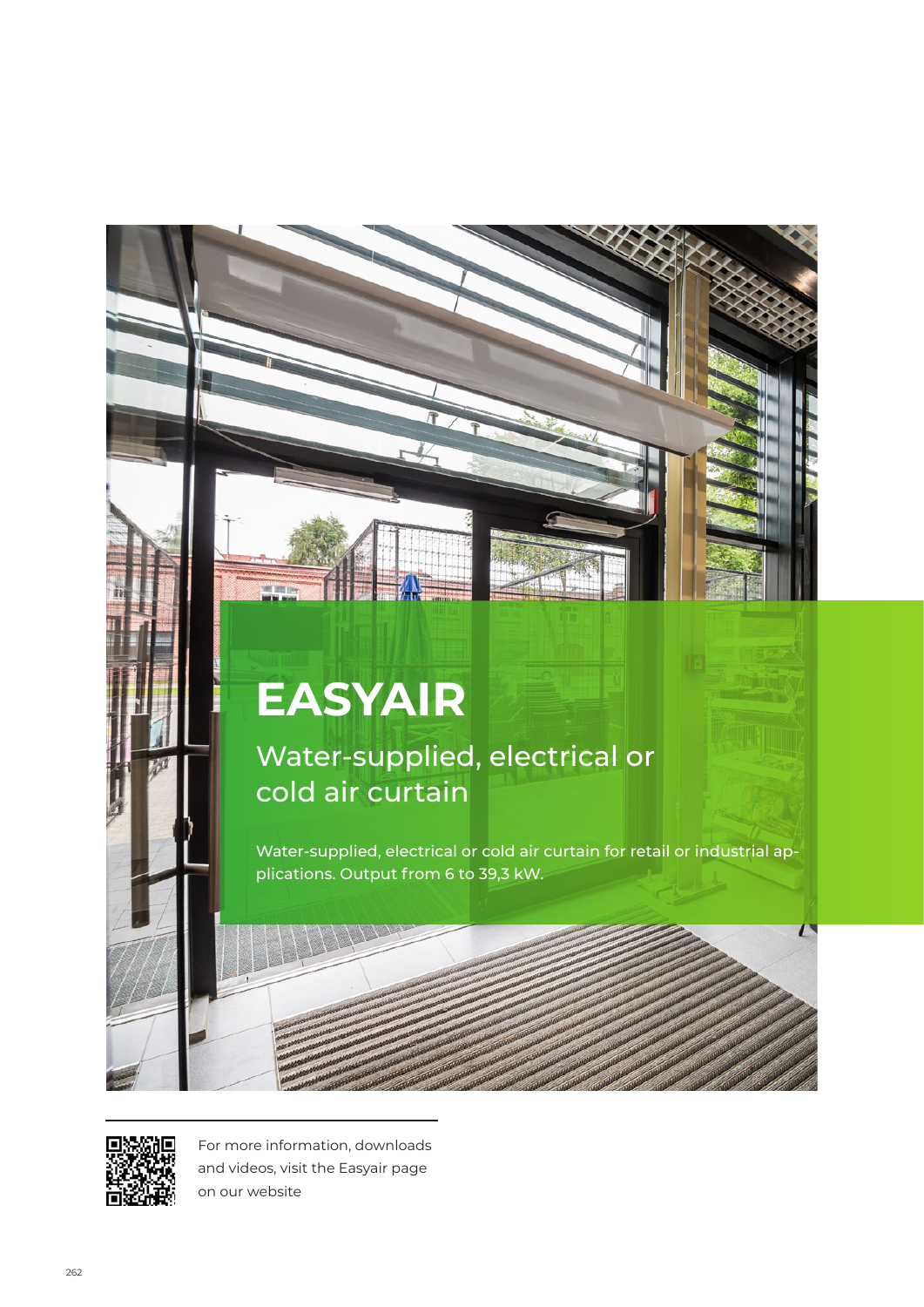

### **Keep cold and contaminated air outside**

Due to its broad range, the EASYAIR air curtain can be used in any sort of open entrance, such as in shops, supermarkets, builder's merchants, offices and hospitals. The air curtains are available as water-supplied and electric. Ambient air curtains without a heating source are also available.

The EASYAIR air curtains are suitable for an installation height of up to 3.7 meters and are available in widths of 1, 1.5 and 2 meters. The air curtain without a heating source is even suitable for an installation height of up to 4.7 meters. The air curtains can be mounted both horizontally and vertically with the optional mounting brackets.

The air curtains can be connected to each other to create a wider air curtain (up to 8 pieces per controller).

The housing of the EASYAIR consists of a double coating (galvanization + powder coating) and offers long-term protection against corrosion.

Suitable for use in shops, offices, hospitals and factories.

EASYAIR air curtains are equipped with a speed controlled low noise EC-fan. Advantages:

- The highest efficiency in case of speedcontrol
- Up to 50% energy saving in case of partial load
- Almost completely linearly adjustable
- Long lifetime
- Low noise level
- Integrated electronic thermal protection

#### **Product features**

- Compact and modern design
- Silent operation
- **Efficient EC motor**
- Standard white finish in RAL 9016
- Simple installation
- Low maintenance
- Optional: version in RAL 7016 (dark grey)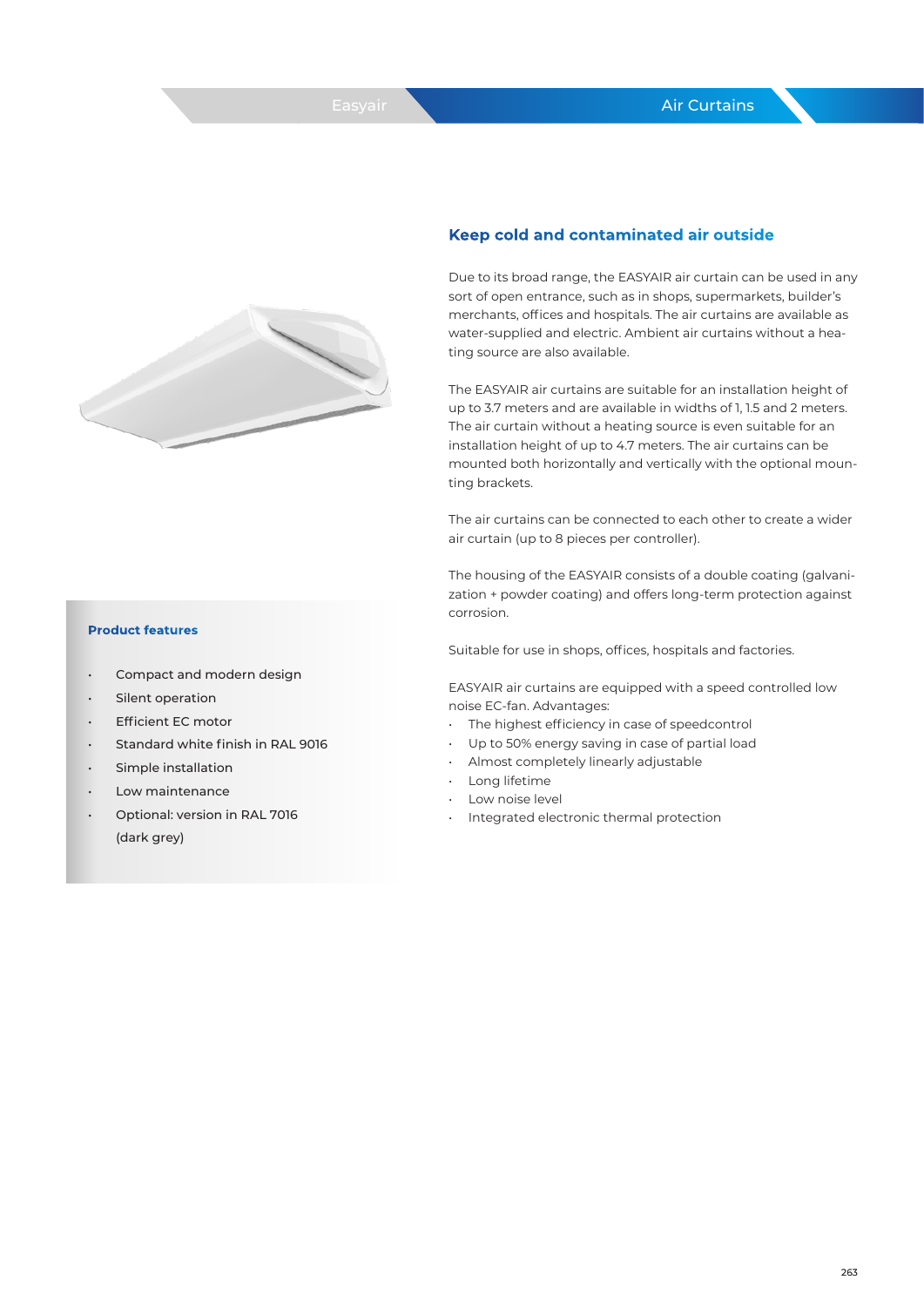Air Curtains

## **Dimensions**





**EASYAIR 200**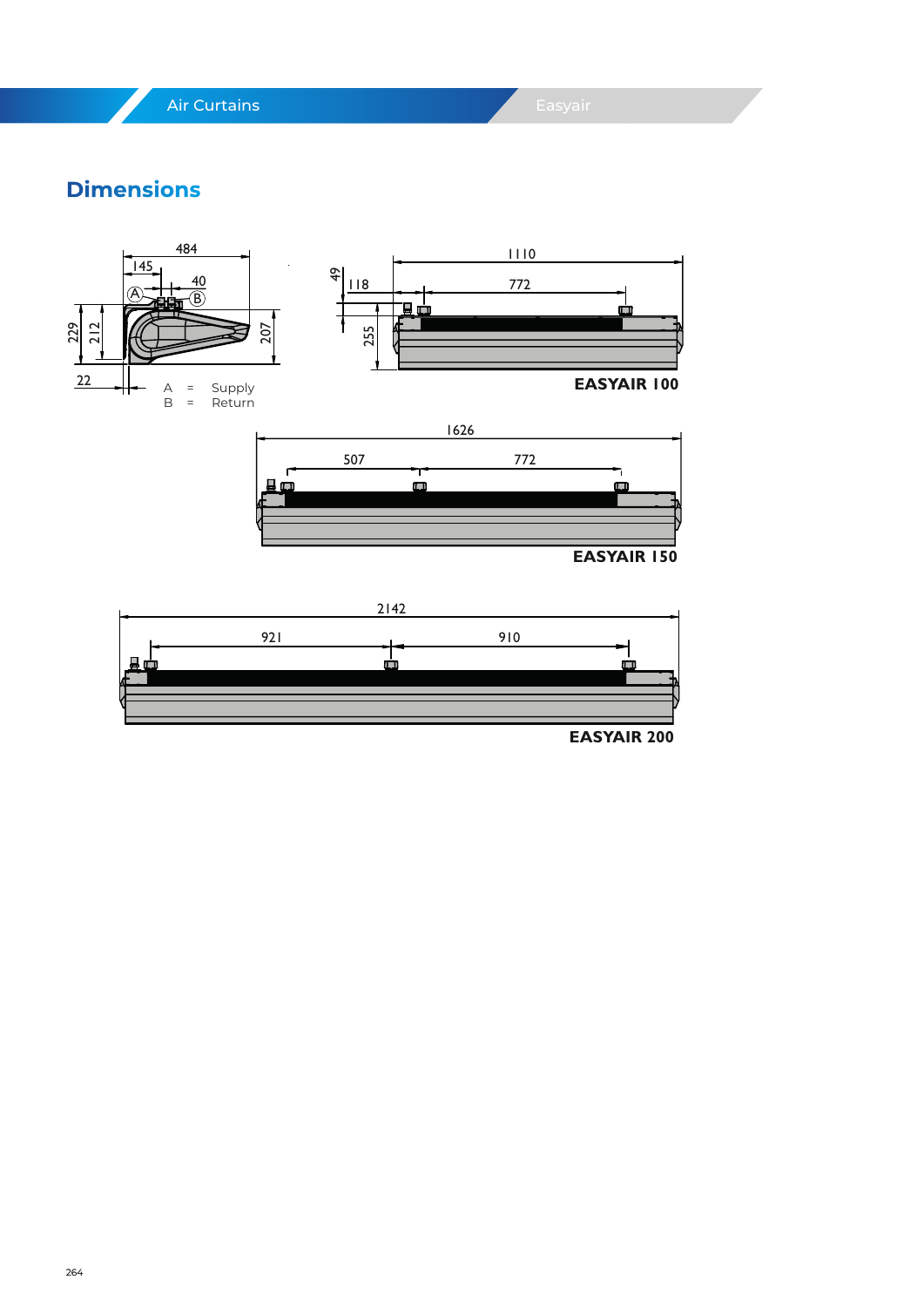## **Technical information**

| Type                                           |                 |                | Water-supplied air curtain |                |                                            | <b>Electric air curtain</b> |                       | <b>Ambient air curtain</b> |                 |                |  |
|------------------------------------------------|-----------------|----------------|----------------------------|----------------|--------------------------------------------|-----------------------------|-----------------------|----------------------------|-----------------|----------------|--|
|                                                |                 | <b>W100</b>    | <b>W150</b>                | <b>W200</b>    | E100                                       | E150                        | E200                  | C100                       | C150            | C200           |  |
| Maximum door width (1 unit)                    | m               | $\overline{1}$ | 1,5                        | $\overline{2}$ | 1                                          | 1,5                         | 2                     | $\overline{\phantom{a}}$   | 1,5             | $\overline{2}$ |  |
| Maximum door height (vertical air<br>stream)** | m               |                | 3,7                        |                |                                            | 3,7                         |                       |                            | 4,7             |                |  |
| Maximum air flow                               | $m^3/h$         | 1850           | 3100                       | 4400           | 1850                                       | 3150                        | 4500                  | 1950                       | 3200            | 4600           |  |
| Heating power range*                           | kW              | $4-17$         | $10 - 32$                  | $17 - 47$      | 2-6 or 4-6                                 | 4-12 or<br>$8-12$           | 6-15 or<br>$9 - 15$   |                            |                 |                |  |
| Maximum temperature heat ex-<br>changer        | $^{\circ}C$     |                | 95                         |                |                                            | ä,                          |                       |                            |                 |                |  |
| Maximum operating pressure                     | MPa             |                | 1,6                        |                |                                            |                             |                       |                            |                 |                |  |
| Water volume                                   | dm <sup>3</sup> | 1.6            | 2,6                        | 3,6            |                                            | ä,                          |                       |                            | i.              |                |  |
| Number of rows heat exchanger                  | st              |                | $\overline{2}$             |                |                                            | ÷                           |                       |                            |                 |                |  |
| Supply voltage                                 | $V$ /ph/Hz      |                | $\sim$ 230/1/50            |                | ~230/1/50<br>for 2kW                       | ~400/3/50                   |                       |                            | $\sim$ 230/1/50 |                |  |
|                                                |                 |                |                            |                | ~1400/3/50<br>for<br>2/4/6kW               |                             |                       |                            |                 |                |  |
| Power electric heating coil                    | kW              |                |                            |                | $2$ or $4$                                 | $4$ or $8$                  | 6 or 9                |                            |                 |                |  |
| Current electric heating coil                  | А               |                |                            |                | max.9                                      | 6/11,3/<br>max 17,3         | 8,5/12,9/<br>max 21,4 |                            |                 |                |  |
| Motor power                                    | kW              | 0,2            | 0,3                        | 0,45           | 0,2                                        | 0,3                         | 0,45                  | 0,2                        | 0,3             | 0,45           |  |
| Nominal current                                | А               | 1,1            | 1,3                        | 1,9            | 1,1                                        | 1,3                         | 1,9                   | 1,1                        | 1,3             | 7,9            |  |
| Weight (without water)                         | kg              | 21,5           | 29                         | 37,5           | 22                                         | 30,5                        | 39                    | 19                         | 25,5            | 32,5           |  |
| Protection class                               | IP              |                |                            |                |                                            | 20                          |                       |                            |                 |                |  |
| Colour                                         |                 |                |                            |                | Casing: RAL 9016, Exhaust grille: RAL 9022 |                             |                       |                            |                 |                |  |

| Fan speed      | <b>Noise</b> |    | <b>Easyair W100-200</b> |    |    | <b>Easyair E100-200</b> |    | <b>Easyair C100-200</b> |                  |    |  |
|----------------|--------------|----|-------------------------|----|----|-------------------------|----|-------------------------|------------------|----|--|
|                | level        | 1m | 1.5 <sub>m</sub>        | 2m | 1m | 1.5 <sub>m</sub>        | 2m | 1m                      | 1.5 <sub>m</sub> | 2m |  |
|                | $dB(A)$ ***  | 52 | 53                      | 56 | 49 | 51                      | 55 | 53                      | 54               | 57 |  |
| $\mathbf{II}$  | $dB(A)$ ***  | 55 | 58                      | 61 | 51 | 56                      | 59 | 59                      | 62               | 61 |  |
| $\mathbf{III}$ | $dB(A)$ ***  | 57 | 59                      | 62 | 58 | 58                      | 60 | 62                      | 63               | 63 |  |

\* available heating power in the control option configuration: Easyair E100 2-6 kW or 4-6 kW Easyair E150 4-12kW or 8-12kW Easyair E200 6-15 kW or 9-15 kW

\*\* air stream range depends on curtain operation speed

\*\*\* measurement conditions: semi-open space, horizontal installation on the wall, measurement performed 5 m away from the device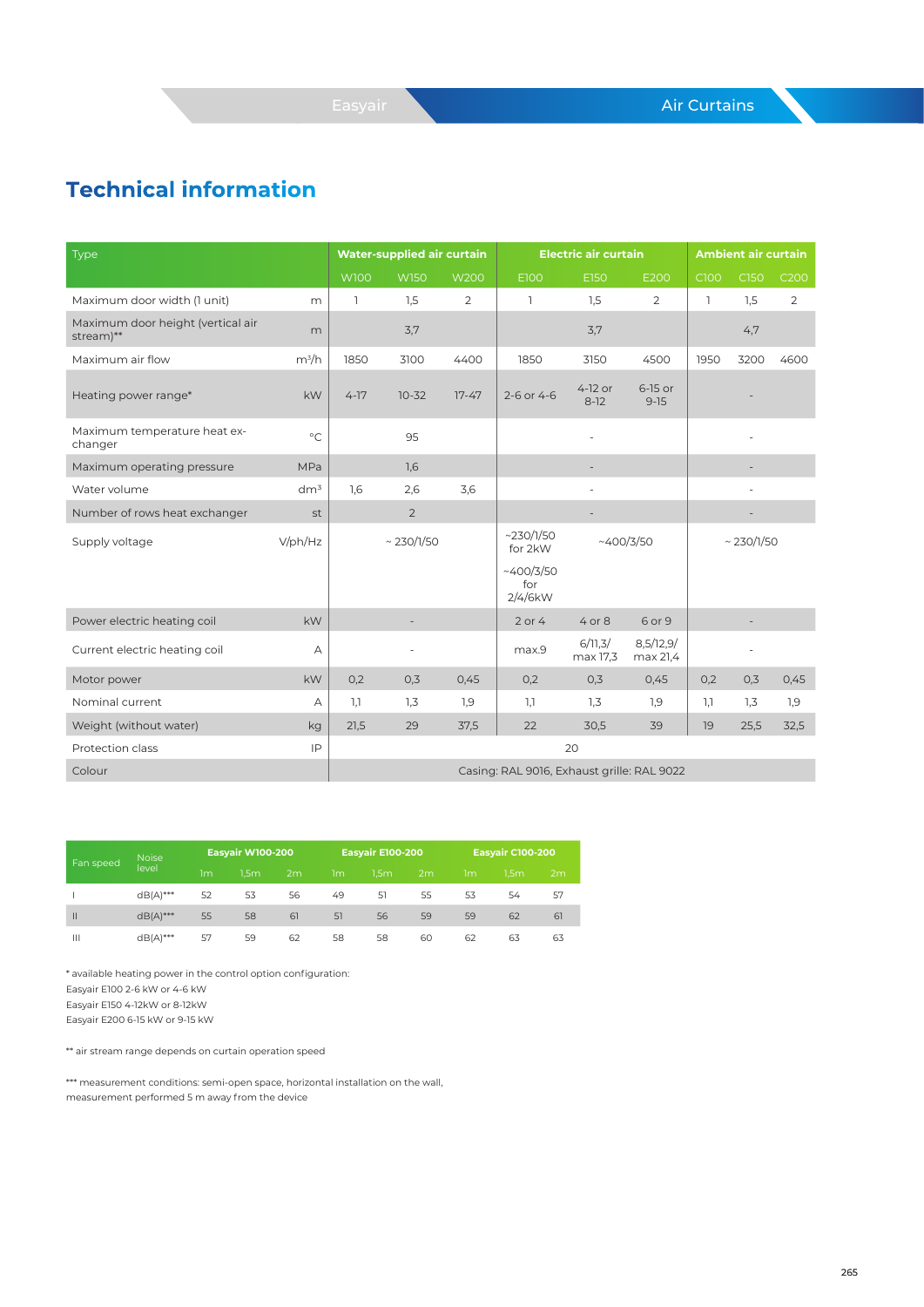#### **EASYAIR W - WATER-SUPPLIED AIR CURTAIN**

Tz = water temperature at the inlet to the device

- Tp = water temperature at the outlet from the device
- Tp1 = air temperature at the inlet to the device
- Tp2 = air temperature at the outlet from the device
- Pg = heating power of the device
- Qw = water flow

#### Δp = pressure drop in the heat exchanger

| Parameters                  |      | Easyair W100 |       |      |      |      |       |                                      |      |      |       |      |      |      |       |      |
|-----------------------------|------|--------------|-------|------|------|------|-------|--------------------------------------|------|------|-------|------|------|------|-------|------|
| $T/T_{\alpha}$ [°C]         |      |              | 90/70 |      |      |      | 80/60 |                                      |      |      | 70/50 |      |      |      | 60/40 |      |
| $T_{nl}$ [°C]               | 5    | 10           | 15    | 20   | 5    | 10   | 15    | 20                                   | 5    | 10   | 15    | 20   | 5    | 10   | 15    | 20   |
|                             |      |              |       |      |      |      |       | III/1850[m <sup>3</sup> /h]/57dB(A)* |      |      |       |      |      |      |       |      |
| $P_a$ [kW]                  | 17,7 | 16,3         | 14,9  | 13,5 | 14,8 | 13,3 | 11,9  | 10,5                                 | 11,6 | 10,2 | 8,7   | 7,0  | 8,0  | 5,1  | 4,3   | 3,5  |
| $T_{p2}$ [°C]               | 32,0 | 35,3         | 38,5  | 41,7 | 27,5 | 30,7 | 33,8  | 36,8                                 | 22,8 | 25,8 | 28,7  | 31,3 | 17,2 | 17,9 | 21,8  | 25,6 |
| $Q_{w}$ [m <sup>3</sup> /h] | 0,8  | O,7          | O,7   | 0,6  | 0,7  | 0,6  | 0,5   | 0,5                                  | 0,5  | 0,5  | 0,4   | 0,3  | 0,4  | 0,2  | 0,2   | 0,2  |
| $\Delta p$ [kPa]            | 0,5  | 0,4          | 0,4   | 0,3  | 0,4  | 0,3  | 0,2   | 0,2                                  | 0,2  | 0,2  | O.1   | O,1  | O.1  | O.1  | 0,04  | 0,03 |
|                             |      |              |       |      |      |      |       | II/1350[m <sup>3</sup> /h]/55dB(A)*  |      |      |       |      |      |      |       |      |
| [kW]<br>$P_g$               | 15,0 | 13,8         | 12,6  | 11,4 | 12,5 | 11,3 | 10,1  | 8,8                                  | 9,8  | 8,5  | 7,2   | 4,7  | 5,4  | 4,6  | 3,9   | 3,2  |
| $T_{n2}$ [°C]               | 34,7 | 37,8         | 40,8  | 43,7 | 29,7 | 32,7 | 35,6  | 38,4                                 | 24,4 | 27,2 | 29,7  | 29,7 | 15,6 | 19,3 | 23,0  | 26,7 |
| $Q_w$ [m <sup>3</sup> /h]   | 0,7  | 0,6          | 0,6   | 0,5  | 0,6  | 0,5  | 0,4   | 0,9                                  | 0,4  | 0,4  | 0,3   | 0,2  | 0,2  | 0,2  | 0,2   | O,1  |
| $\Delta p$ [kPa]            | 0,4  | 0,3          | 0,3   | 0,2  | 0,3  | 0,2  | 0,2   | O,1                                  | 0,2  | O.1  | O,1   | O,1  | O.1  | O.1  | 0,04  | 0,03 |
|                             |      |              |       |      |      |      |       | I/880[m <sup>3</sup> /h]/52dB(A)*    |      |      |       |      |      |      |       |      |
| $P_a$ [kW]                  | 11,9 | 10,9         | 9,9   | 9,0  | 9,8  | 8,9  | 7,9   | 6,9                                  | 7,6  | 6,5  | 4,6   | 4,0  | 4,6  | 4,0  | 3,4   | 2,8  |
| $T_{p2}$ [°C]               | 38,5 | 41,3         | 44,0  | 46,7 | 32,8 | 35,5 | 38,0  | 40,4                                 | 26,5 | 28,8 | 28,6  | 31,9 | 18,0 | 21,5 | 24,9  | 28,4 |
| $Q_w$ [m <sup>3</sup> /h]   | 0,5  | 0,5          | 0,4   | 0,4  | 0,4  | 0,4  | 0,4   | 0,3                                  | 0,3  | 0,3  | 0,2   | 0,2  | 0,2  | 0,2  | 0,2   | O,1  |
| ∆p [kPa]                    | 0,2  | 0,2          | 0,2   | O.1  | 0,2  | O.1  | O.1   | O,1                                  | 0,1  | O.1  | O.1   | O, O | O.1  | 0,04 | 0,03  | 0,02 |

| Parameters                     |      | Easyair W150 |       |      |      |      |       |      |                                      |      |      |      |       |      |      |      |
|--------------------------------|------|--------------|-------|------|------|------|-------|------|--------------------------------------|------|------|------|-------|------|------|------|
| $T/T_{n}$ [°C]                 |      |              | 90/70 |      |      |      | 80/60 |      | 70/50                                |      |      |      | 60/40 |      |      |      |
| $T_{nl}$ [°C]                  | 5    | 10           | 15    | 20   | 5    | 10   | 15    | 20   | 5                                    | 10   | 15   | 20   | 5     | 10   | 15   | 20   |
|                                |      |              |       |      |      |      |       |      | III/3100[m <sup>3</sup> /h]/59dB(A)* |      |      |      |       |      |      |      |
| $P_a$ [kW]                     | 31,7 | 29,3         | 26,9  | 24,5 | 26,9 | 24,5 | 22,1  | 19,8 | 22,0                                 | 19,6 | 17,3 | 14,9 | 17,0  | 14,5 | 12,1 | 9,5  |
| $T_{p2}$ [°C]                  | 33,9 | 37,2         | 40,4  | 43,6 | 29,5 | 32,7 | 35,9  | 39,0 | 25,1                                 | 28,2 | 31,3 | 34,3 | 20,5  | 23,5 | 26,4 | 29,1 |
| $Q_{_{W}}$ [m <sup>3</sup> /h] | 1,4  | 1,3          | 1,2   | 1,1  | 1,2  | 1,1  | 1,0   | 0,9  | 1,0                                  | 0,9  | 0,8  | 0,7  | 0,7   | 0,6  | 0,5  | 0,4  |
| $\Delta p$ [kPa]               | 2,1  | 1,8          | 1,6   | 1,3  | 1,6  | 7,4  | 1,2   | 0,9  | 1,2                                  | 1,0  | 0,8  | 0,6  | 0,8   | 0,6  | 0,4  | 0,3  |
|                                |      |              |       |      |      |      |       |      | II/2050[m <sup>3</sup> /h]/58dB(A)*  |      |      |      |       |      |      |      |
| $P_a$ [kW]                     | 26,5 | 24,5         | 22,5  | 20,5 | 22,5 | 20,5 | 18,5  | 16,6 | 18,5                                 | 16,5 | 14,4 | 12,4 | 14,2  | 12,1 | 10,0 | 7,7  |
| $T_{p2}$ [°C]                  | 36,9 | 40,0         | 43,0  | 46,0 | 32,1 | 35,1 | 38,1  | 41,0 | 27,2                                 | 30,1 | 33,0 | 35,7 | 22,1  | 24,8 | 27,5 | 29,7 |
| $Q_w$ [m <sup>3</sup> /h]      | 1,2  | 1.1          | 1,0   | 0,9  | 1,0  | 0,9  | 0,8   | 0,7  | 0,8                                  | 0,7  | 0,6  | 0,5  | 0,6   | 0,5  | 0,4  | 0,3  |
| $\Delta p$ [kPa]               | 1,5  | 1,3          | 1,2   | 1,0  | 1,2  | 1,0  | 0,8   | 0,7  | 0,9                                  | O,7  | 0,6  | 0,4  | 0,6   | 0,4  | 0,3  | 0,2  |
|                                |      |              |       |      |      |      |       |      | I/1420[m <sup>3</sup> /h]/53dB(A)*   |      |      |      |       |      |      |      |
| $P_q$ [kW]                     | 21,6 | 19,9         | 18,3  | 16,7 | 18,3 | 16,7 | 15,1  | 13,5 | 15,0                                 | 13,4 | 11,7 | 10,1 | 11,5  | 9,8  | 8,0  | 4,8  |
| $T_{n2}$ [°C]                  | 40,4 | 43,3         | 46,1  | 48,9 | 35,1 | 37,9 | 40,6  | 43,3 | 29,6                                 | 32,3 | 34,9 | 37,4 | 23,9  | 26,3 | 28,5 | 28,3 |
| $Q_{_{W}}$ [m <sup>3</sup> /h] | 1,0  | 0,9          | 0,8   | 0,7  | 0,8  | 0,7  | 0,7   | 0,6  | 0,7                                  | 0,6  | 0,5  | 0,4  | 0,5   | 0,4  | 0,4  | 0,2  |
| $\Delta p$ [kPa]               | 1,1  | 0,9          | 0,8   | 0,7  | 0,8  | 0,7  | 0,6   | 0,5  | 0,6                                  | 0,5  | 0,4  | 0,3  | 0,4   | 0,3  | 0,2  | O,1  |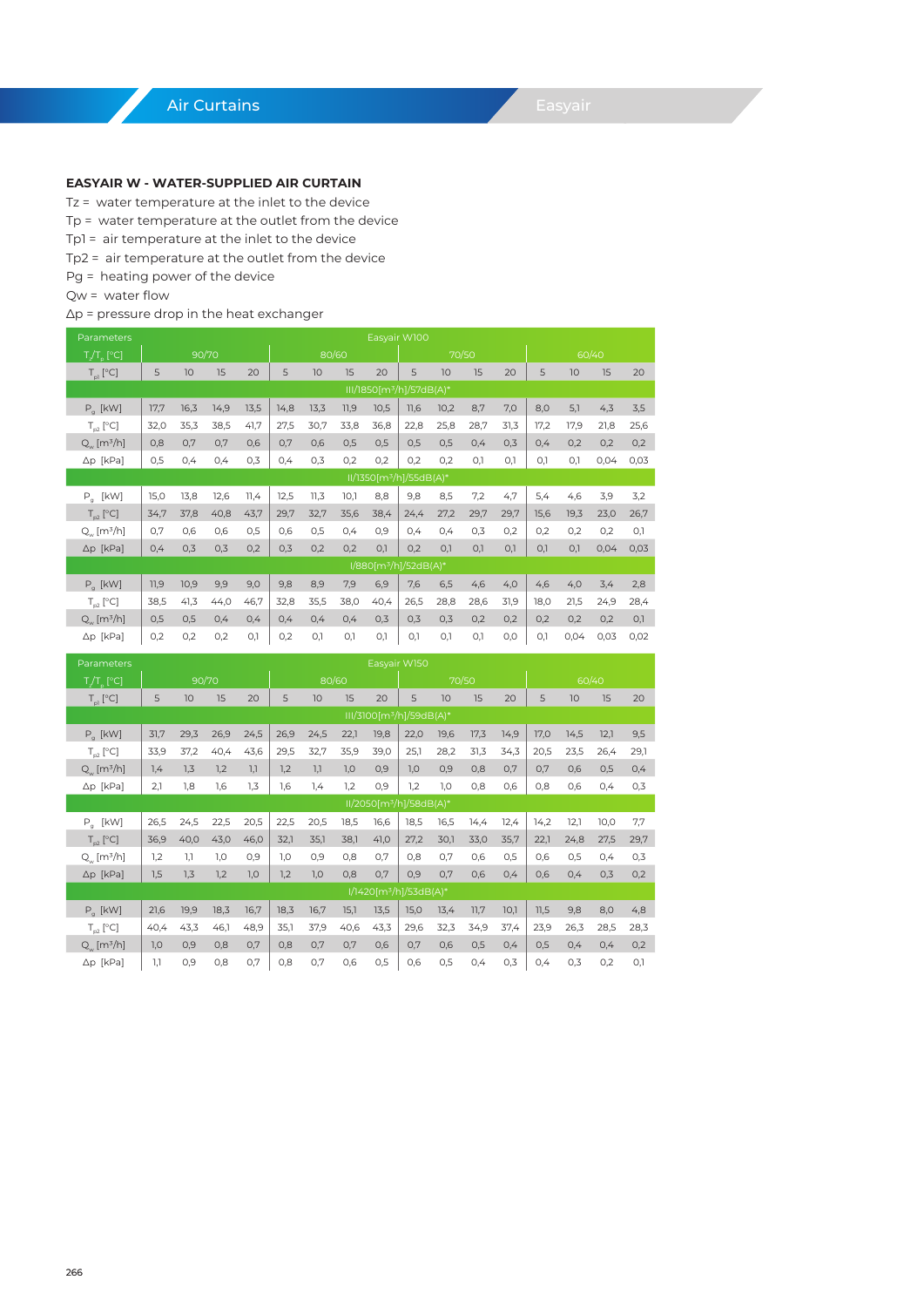| Parameters                  |      |       |      |      |      |      |       |      | Easyair W200                         |      |       |      |      |      |       |      |
|-----------------------------|------|-------|------|------|------|------|-------|------|--------------------------------------|------|-------|------|------|------|-------|------|
| $T/T$ <sub>n</sub> $[°C]$   |      | 90/70 |      |      |      |      | 80/60 |      |                                      |      | 70/50 |      |      |      | 60/40 |      |
| $T_{nl}$ [°C]               | 5    | 10    | 15   | 20   | 5    | 10   | 15    | 20   | 5                                    | 10   | 15    | 20   | 5    | 10   | 15    | 20   |
|                             |      |       |      |      |      |      |       |      | III/4400[m <sup>3</sup> /h]/62dB(A)* |      |       |      |      |      |       |      |
| $P_q$ [kW]                  | 46,9 | 42,7  | 39,3 | 35,9 | 39,4 | 36,0 | 32,6  | 29,3 | 32,6                                 | 29,2 | 25,8  | 22,5 | 25,7 | 22,3 | 18,9  | 15,4 |
| $T_{02}$ [°C]               | 34,6 | 37,9  | 41,1 | 44,3 | 30,3 | 33,5 | 36,7  | 39,8 | 25,9                                 | 29,1 | 32,2  | 35,2 | 21,5 | 24,5 | 27,5  | 30,4 |
| $Q_w$ [m <sup>3</sup> /h]   | 2,0  | 1,9   | 1,7  | 1.6  | 1,7  | 1,6  | 1,4   | 1,3  | 1,4                                  | 1,3  | 1,1   | 1,0  | 1,1  | 1,0  | 0,8   | 0,7  |
| $\Delta p$ [kPa]            | 5,6  | 4,9   | 4,2  | 3,6  | 4,3  | 3,7  | 3,1   | 2,6  | 3,2                                  | 2,6  | 2,1   | 1,7  | 2,2  | 1,7  | 1,3   | 0,9  |
|                             |      |       |      |      |      |      |       |      | II/3150[m <sup>3</sup> /h]/61dB(A)*  |      |       |      |      |      |       |      |
| $P_a$ [kW]                  | 40,9 | 37,9  | 34,8 | 31,9 | 35,0 | 31,9 | 28,9  | 26,0 | 28,9                                 | 25,9 | 22,9  | 20,0 | 22,8 | 19,8 | 16,7  | 13,7 |
| $T_{p2}$ [°C]               | 36,6 | 39,8  | 42,9 | 46,0 | 32,0 | 35,1 | 38,2  | 41,2 | 27,4                                 | 30,4 | 33,4  | 36,3 | 22,6 | 25,6 | 28,4  | 31,1 |
| $Q_w$ [m <sup>3</sup> /h]   | 1,8  | 1.7   | 1,5  | 1,4  | 1,5  | 1,4  | 1,3   | 1.1  | 1,3                                  | 1,1  | 1,0   | 0,9  | 1,0  | 0,9  | 0.7   | 0,6  |
| $\Delta p$ [kPa]            | 4,5  | 3,9   | 3,4  | 2,9  | 3,5  | 3,0  | 2,5   | 2,1  | 2,6                                  | 2,1  | 1,7   | 1,4  | 1,8  | 7,4  | 1,0   | 0,7  |
|                             |      |       |      |      |      |      |       |      | I/2050[m <sup>3</sup> /h]/56dB(A)*   |      |       |      |      |      |       |      |
| $P_a$ [kW]                  | 34,0 | 31,4  | 28,9 | 26,4 | 29,0 | 26,5 | 24,0  | 21,6 | 24,1                                 | 21,6 | 19,1  | 16,6 | 19,0 | 16,4 | 13,9  | 11,3 |
| $T_{n2}$ [°C]               | 39,9 | 42,8  | 45,8 | 48,6 | 34,8 | 37,7 | 40,6  | 43,3 | 29,7                                 | 32,5 | 35,3  | 37,9 | 24,5 | 27,2 | 29,8  | 32,2 |
| $Q_{w}$ [m <sup>3</sup> /h] | 1,5  | 1,4   | 1,3  | 1,2  | 1,3  | 1,2  | 1,1   | 1,0  | 1,1                                  | 1,0  | 0,8   | 0,7  | 0,8  | O,7  | 0,6   | 0,5  |
| $\Delta p$ [kPa]            | 3,2  | 2,8   | 2,4  | 2,1  | 2,5  | 2,2  | 1,8   | 1,5  | 1,9                                  | 1,6  | 1,2   | 1,0  | 1,3  | 1,0  | 0,7   | 0,5  |

#### **EASYAIR E - ELECTRIC AIR CURTAIN**

Tp1 = air temperature at the inlet to the device Tp2 = air temperature at the outlet from the device Pg = heating power of the device

| <b>Parameters</b> |          |                                      | Easyair E100                      |          |       |       | Easyair E150                         |       |       |                                        | Easyair E200                       |       |
|-------------------|----------|--------------------------------------|-----------------------------------|----------|-------|-------|--------------------------------------|-------|-------|----------------------------------------|------------------------------------|-------|
| $T_{nl}$ [°C]     | 5        | 10                                   | 15                                | 20       | 5     | 10    | 15                                   | 20    | 5     | 10                                     | 15                                 | 20    |
|                   |          | III/1850[m <sup>3</sup> /h]/59dB(A)* |                                   |          |       |       | III/3150[m <sup>3</sup> /h]/61dB(A)* |       |       | III/4500[m <sup>3</sup> /h]/62dB(A)*   |                                    |       |
| $P_a$ [kW]        | 2/4/6    | 2/4/6                                | 2/4/6                             | 2/4/6    | 8/12  | 8/12  | 8/12                                 | 8/12  | 10/15 | 10/15                                  | 10/15                              | 10/15 |
| $T_{p2}$ [°C]     | 8/11/15  | 13/16/20                             | 18/21/25                          | 23/26/30 | 12/15 | 17/20 | 22/25                                | 27/30 | 10/14 | 15/19                                  | 20/24                              | 25/29 |
|                   |          | II/1400[m <sup>3</sup> /h]/48dB(A)*  |                                   |          |       |       | II/2050[m <sup>3</sup> /h]/48dB(A)*  |       |       | $11/3200$ [m <sup>3</sup> /h]/48dB(A)* |                                    |       |
| $P_a$ [kW]        | 2/4/6    | 2/4/6                                | 2/4/6                             | 2/4/6    | 8/12  | 8/12  | 8/12                                 | 8/12  | 10/15 | 10/15                                  | 10/15                              | 10/15 |
| $T_{p2}$ [°C]     | 9/12/16  | 14/17/21                             | 19/22/26                          | 24/27/31 | 14/19 | 19/24 | 24/29                                | 29/34 | 12/16 | 17/21                                  | 22/26                              | 27/31 |
|                   |          |                                      | I/920[m <sup>3</sup> /h]/44dB(A)* |          |       |       | I/1450[m <sup>3</sup> /h]/43dB(A)*   |       |       |                                        | I/2150[m <sup>3</sup> /h]/45dB(A)* |       |
| $P_a$ [kW]        | 2/4/6    | 2/4/6                                | 2/4/6                             | 2/4/6    | 8/12  | 8/12  | 8/12                                 | 8/12  | 10/15 | 10/15                                  | 10/15                              | 10/15 |
| $T_{n2}$ [°C]     | 11/16/21 | 16/21/26                             | 21/26/31                          | 26/31/36 | 19/26 | 24/31 | 29/36                                | 34/41 | 15/21 | 20/26                                  | 25/31                              | 30/36 |

#### **EASYAIR C - AMBIENT AIR CURTAIN**

| <b>Parameters</b>        | EASYAIR C100 |      |      |      | <b>EASYAIR C150</b> |      | EASYAIR C200 |      |      |  |
|--------------------------|--------------|------|------|------|---------------------|------|--------------|------|------|--|
| Fan speed                | Ш            |      |      | Ш    |                     |      | Ш            |      |      |  |
| $Qp$ [m <sup>3</sup> /h] | 1950         | 1500 | 1050 | 3200 | 2250                | 1500 | 4600         | 3400 | 2340 |  |
| Noise level [dB(A)]      | 62           | 59   | 53   | 63   | 62                  | 54   | 63           | ы    | 57   |  |

## **Accessories**













Door sensor (0699151)

Valve with actuator (0699152)

Mounting brackets (0699153/0699154)

Flexible hoses (0699155)